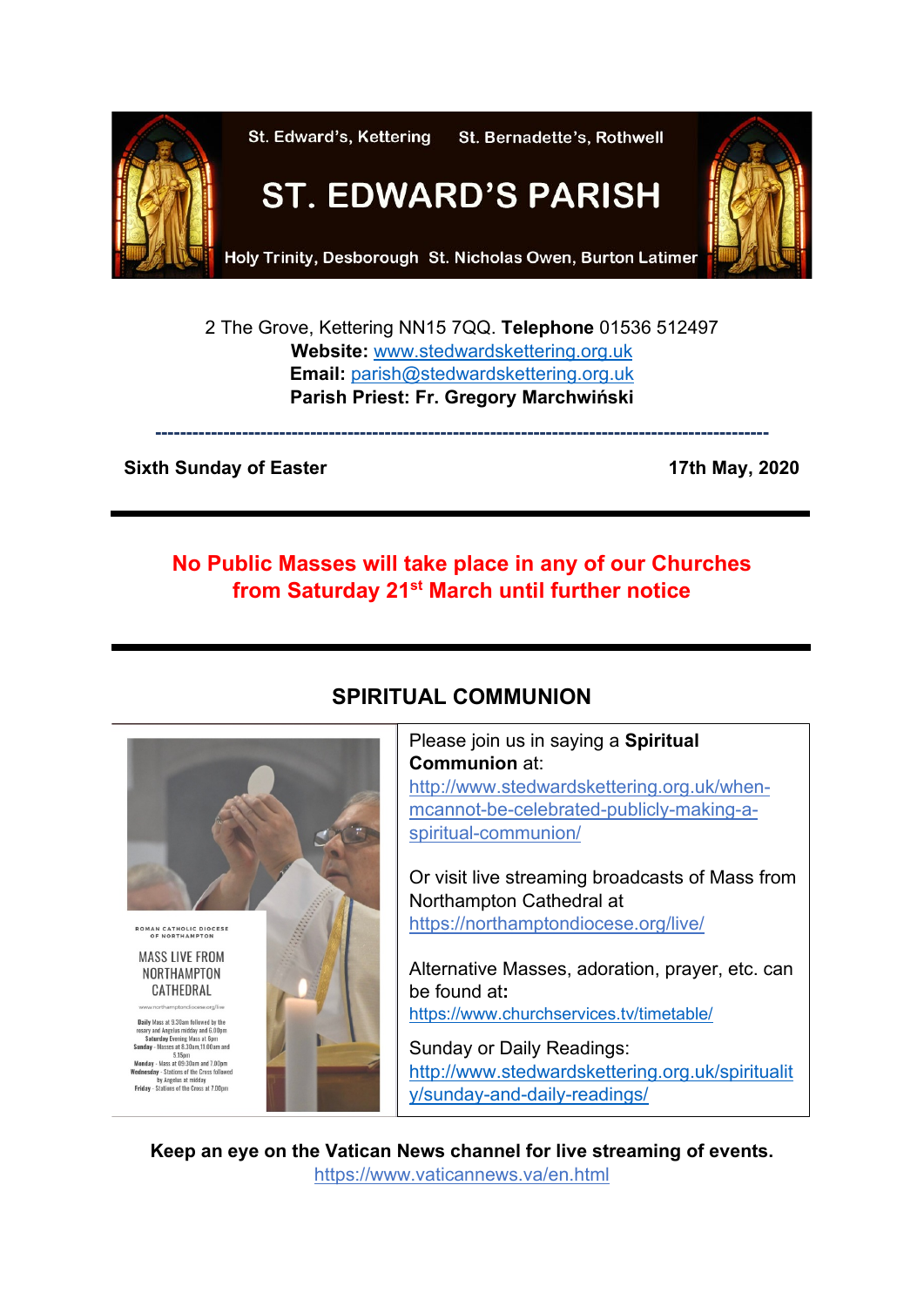### **THIS WEEK'S MASS INTENTIONS**

**Saturday** – For the parish **Sunday** – Sister Theresa Gleeson RIP **Monday** – Maureen Russell RIP, Lauren Nalepa, Canon Jason Jones 50<sup>th</sup> birthday **Tuesday** – Mary Hypher RIP **Wednesday** – Malachy McMullan RIP **Thursday** – Bishop John Keenan **Friday** - For the parish **Saturday** – For the parish **Sunday** – Peter Hughes RIP

To request a Mass Intention please send an email to: [parish@stedwardskettering.org.uk](mailto:parish@stedwardskettering.org.uk)

# **PLEASE PRAY FOR THOSE WHO HAVE RECENTLY DIED**

In our prayers, let us remember our deceased parishioners, family members and friends.

Let us especially remember those who have recently passed away:

**Sister Theresa Gleeson** died very peacefully and suddenly on Thursday 14th May at Nazareth House. Please remember her in your prayers. All the details of her interment will be announced later. Fr. Gregory said a Mass for her Intention on the day of her death.

Please pray also for **Canon Michael (Mick) Hazell** who sadly died on Tuesday 24th March. Canon Hazel was ordained in July 1958 and served in our Diocese for decades before retiring in 2005.

Let us remember also:

**William Mcnulty –** His funeral will take place on May 19 at 12 noon at Kettering crematorium.

**May they rest in peace.**

### **SICK CALLS AT THIS DIFFICULT TIME**

In accordance with official advice and to minimise the chance of Fr. Gregory passing on infection he cannot undertake to visit the sick or housebound except in case of serious need.

However please do not hesitate to call on him to visit those in in imminent danger of death.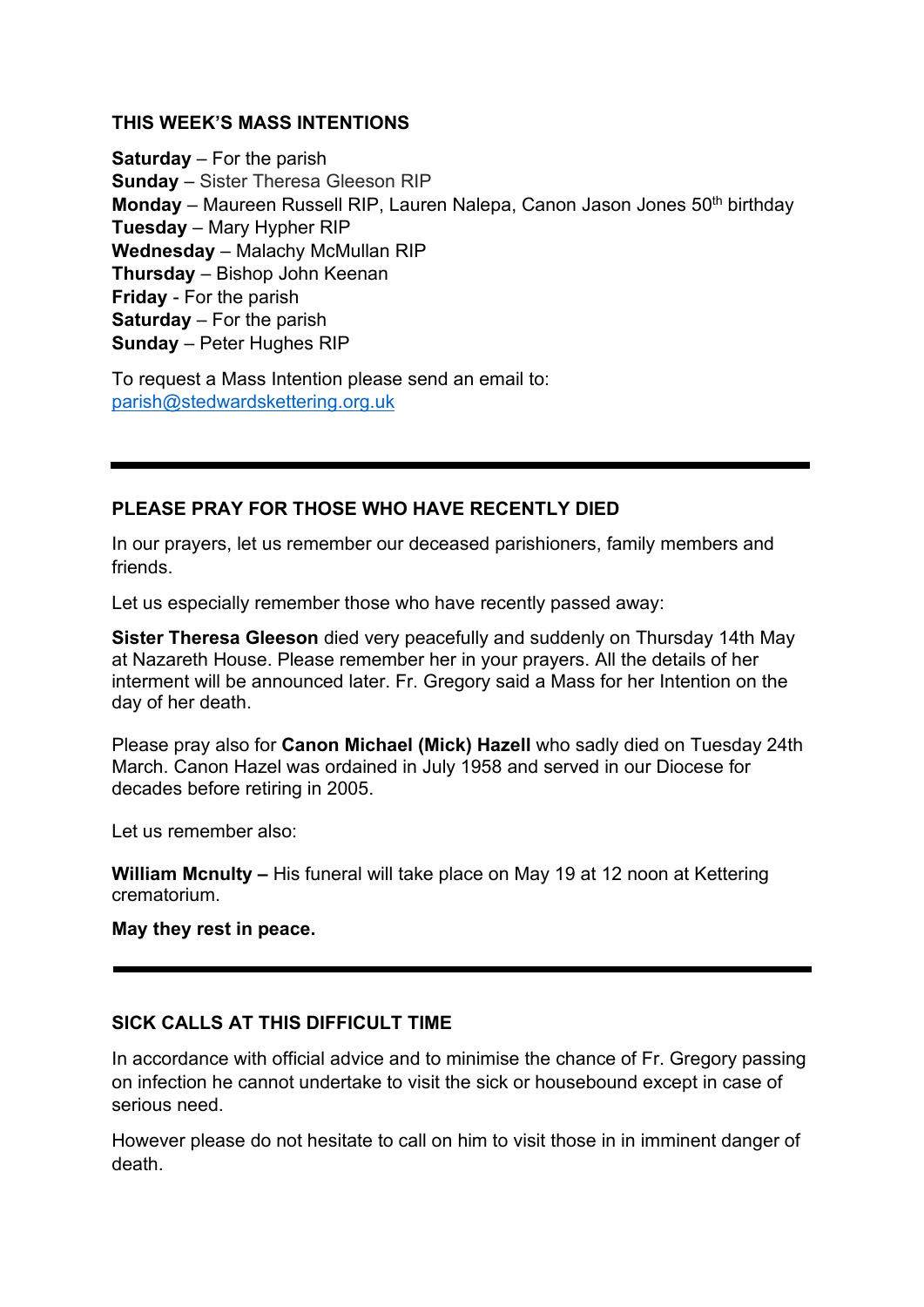Please telephone 01536 512497 with any such requests. Fr. Gregory will of course be happy to pray for anybody who is sick but not close to death, if requested.

**Please See Updates to the following sections further below:**

- **Parish Community in Lockdown**
- **Weekly Donations**

# **NEW GIFT AID ENVELOPES**

New Gift Aid envelopes are already available in the parish office. Please book a day and time with Father Gregory by phone or email for you to pick them up.



# **WHEN ARE OUR CHURCHES RE-OPENING? A CLARIFICATION FOR PARISHIONERS.**

Many rumours are circulating following the various government statements this week so, to avoid any disappointment or misinformation, the current view of the Bishops of England and Wales is given below.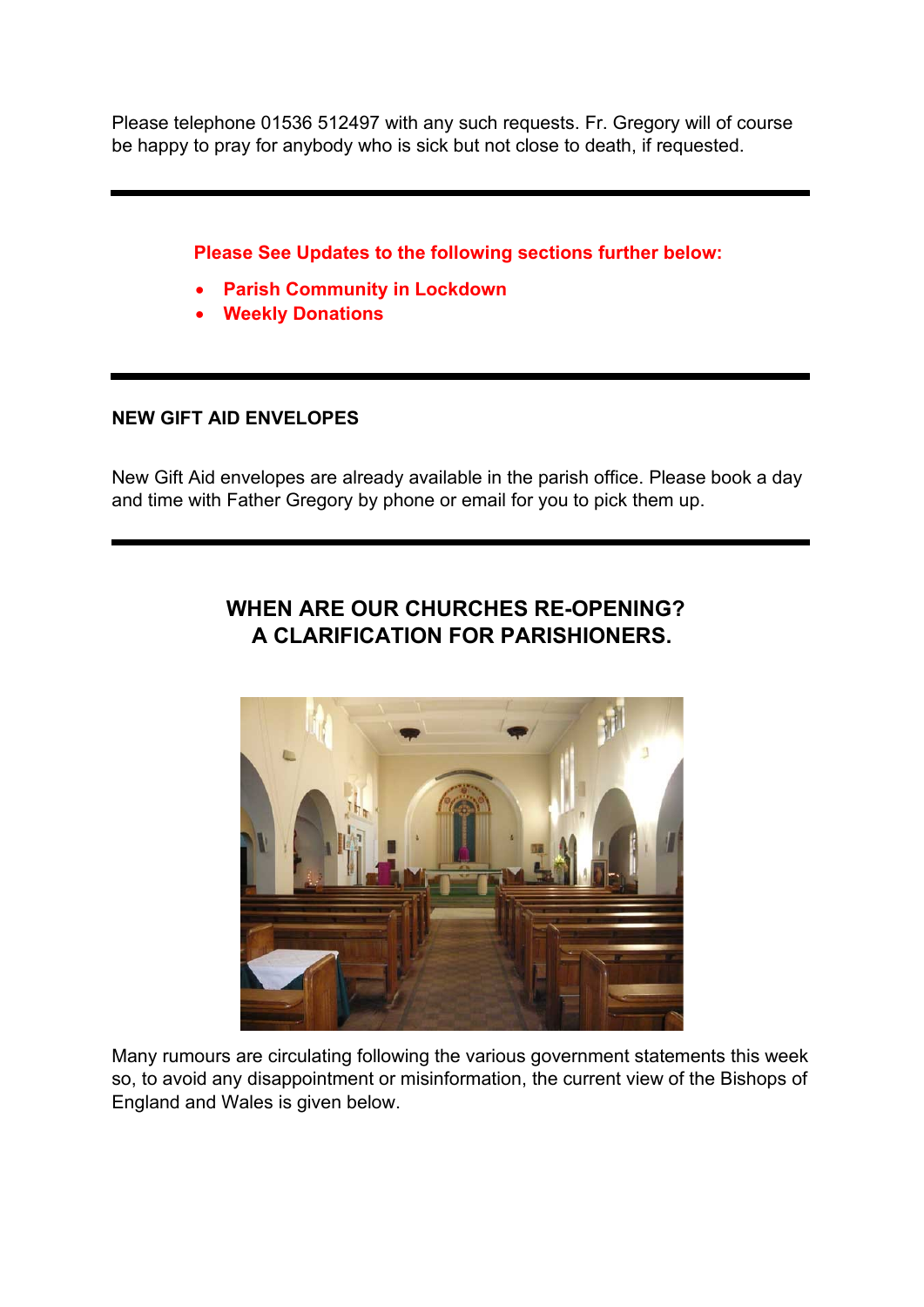*Statement from the Bishops:*

*The timing and the manner of the opening of churches touches profound sensitivities and spiritual needs. The Government's document and statements fail to recognise this. The Government's position, established 11 May, includes these steps aimed at opening churches as soon as possible: the establishment of a task force for places of worship, to work closely with 'stakeholders' in ensuring that premises are COVID-19 secure; and heeding the experience of other countries in which churches are already open for worship.*

*In dialogue with the Government, the Catholic Church will continue its engagement in this process and has already submitted a detailed plan, in full accordance with public health guidelines, for churches to be opened for private prayer. The Church is ready to play its full part in the task force, understanding that this includes the possible earlier use of churches for private prayer, as a first safe step towards their use for public worship.*

The government set out a cautious plan for easing existing measures in a safe and measured way, subject to successfully controlling the virus and being able to monitor and react to its spread. The plan will be kept under review as the epidemic, and the world's understanding of it, develops.

It can be read at [https://www.gov.uk/government/publications/our-plan-to-rebuild](https://www.gov.uk/government/publications/our-plan-to-rebuild-the-uk-governments-covid-19-recovery-strategy)[the-uk-governments-covid-19-recovery-strategy](https://www.gov.uk/government/publications/our-plan-to-rebuild-the-uk-governments-covid-19-recovery-strategy)

Church opening is deemed to be the last stage of the easing process, the same stage as other buildings where people congregate in an enclosed space such as in theatres or restaurants. The plan states the earliest is July 4 but could be later, although there may be some concession earlier for private prayer only, under strict conditions.

### **Therefore, here's something for our parish community to think about in the next few weeks**...

When some form of re-opening eventually happens, it looks like it will initially be for **private prayer** only and under strict conditions of limited and controlled access with social distancing and sanitisation procedures in operation. If so, as a parish we will need volunteer stewards (wearing face covering and gloves) to admit and direct parishioners and, as each parishioner leaves, to sanitise all areas touched before another parishioner might touch them.

Depending on advice at the time, parishioners coming to church may also need to wear a face covering etc. and to sanitise their hands on entry to the church using the sanitiser provided by the stewards. Notices on pews (as used in Parliament, for example) will indicate where parishioners can sit in order to ensure safe spacing.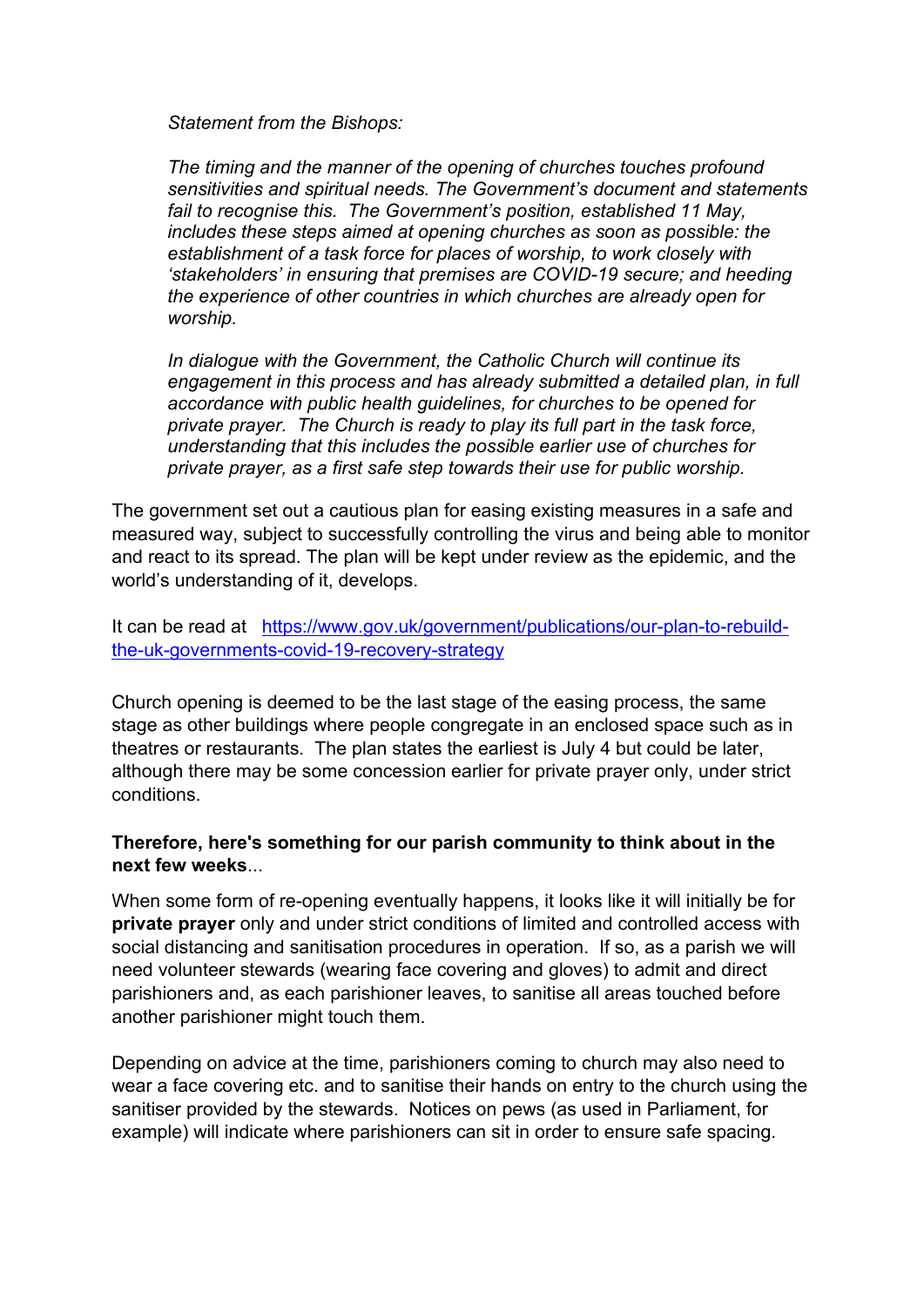Depending on numbers attending church, a one-way system similar to that now used in some supermarkets may need to be used especially in "gathering" areas such as around the candle stands.

ALL parishioners will at all times need to remain at least two metres from anyone not in their own household. This will inevitably limit the numbers we can admit at one time but is essential in order to protect everyone, particularly our elderly and more vulnerable, especially as transfer of the illness is now known to be possible from people who do not show any symptoms but are nevertheless carriers.

We must accept that we are all in this for the long haul if we are to avoid a second epidemic. The norms and procedures that we have grown accustomed to at Mass are not likely to resume in the same ways for a considerable time, even when we reopen.

Thank you for your understanding and we look forward to the day when we can gather together in confident safety, albeit perhaps with a very different perspective on life!



# **MESSAGE FROM FATHER GREGORY**

*HAPPY 100 BIRTHDAY IN HEAVEN SAINT JOHN PAUL II!!!*

*"Whoever wants to understand the poet - should go to his homeland" W. Goethe*

On May 18, we will celebrate the 100th birthday of Saint John Paul II. The Polish Pope would not be the same man, the same priest, actor and poet, bishop, philosopher and pope, were it not for the influence and example of his parents' life.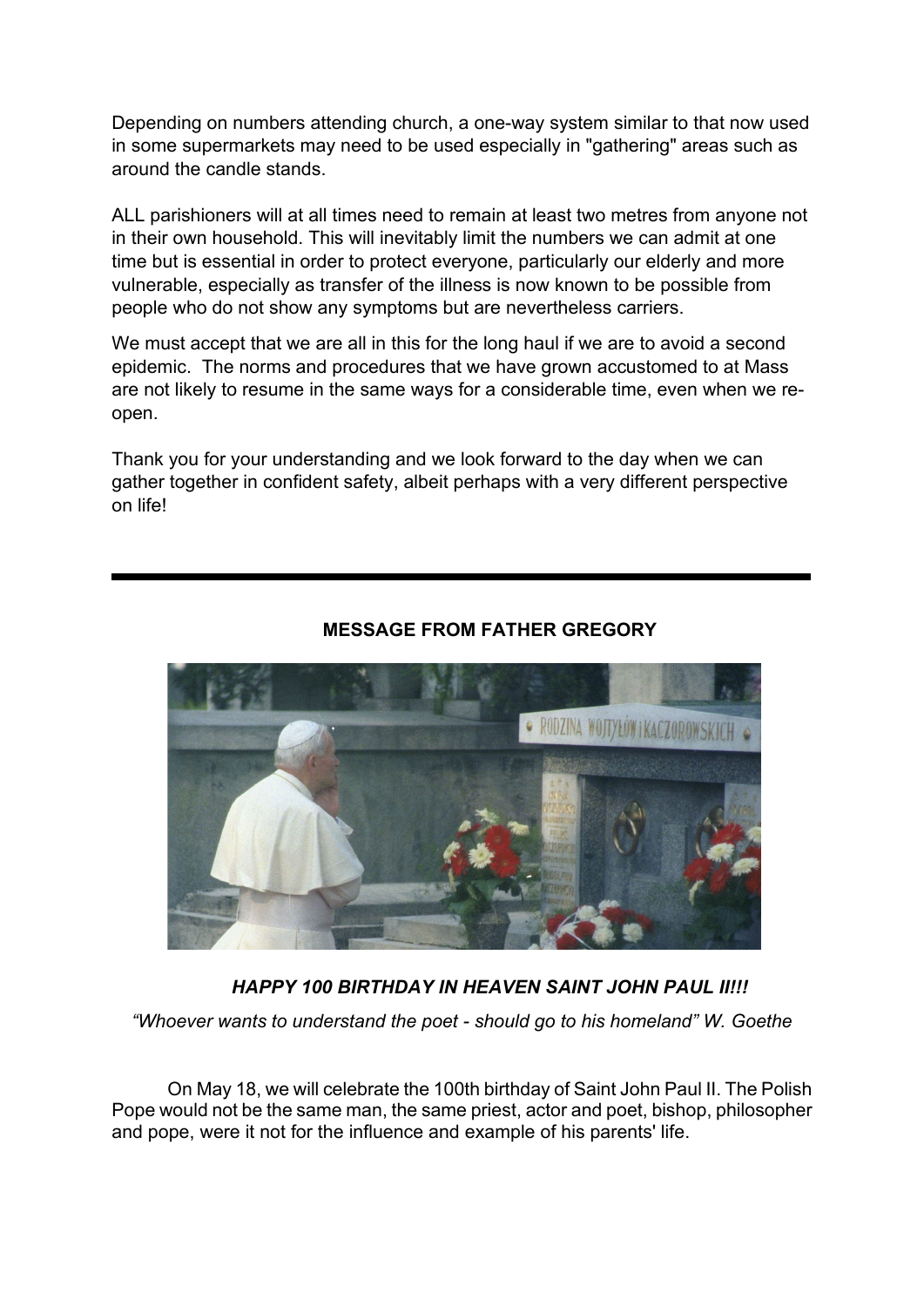It was in the family that Karol Wojtyla learned to love, believe and understand the world. On March 11 - that is, a few weeks ago - the archbishop of Krakow, Marek Jędraszewski, decided to start the beatification processes of Emilia Wojtyla née Kaczorowska and Karol Wojtyla (father) - parents of Saint John Paul II. Who would Karol Wojtyla be, if not for the influence of his parents? How strongly did his family home in Wadowice shape his personality, priestly calling and spirituality?

*Mother:* As John Paul II himself emphasized; his mother was the soul of the family home. Emilia Wojtyla, née Kaczorowska, was born in 1884 in Krakow. *"If I live at all, it is only because she was the one who gave me this life"*, the Pope used to say many times. She gave birth to him despite the fact that pregnancy was a threat to her life and the doctor offered abortion, explaining that in order to save herself she has to get rid of the conceived child. From the very beginning she surrounded him with boundless love. *"This child will be someone great!"*, she used to tell her friends and neighbours. She hugged and rocked him many times in the wood cradle, singing to sleep. It was his mother who taught him the sign of the cross and the first prayers. *"My faith was taught to me by my mother's hands, who folded my little hands to a prayer and showed me how to make the sign of the cross - the sign of Christ, who is the Son of the living God"*, recalled the pope many years later. Emilia dreamed of one of her sons becoming a priest and the other a doctor. John Paul II once said: *"My mother wanted to have two sons: a doctor and a priest, and it happened - my brother became a doctor and I became a priest despite all adversities."*

From the birth of Karol, Emilia felt very unwell. Exhausted by a difficult pregnancy, she never recovered and her life was marked by illness and weakness. From 1927, Emilia's disease progressed very quickly. She never left the house, only on sunny days her husband carried her on a chair to the balcony where she liked to sew or mend her son's clothes. Then she just lay in bed. Emilia Wojtyla died on April 13, 1929. She was 45 years old. Her son Karol, the future pope, was 9 years old.

There is a high probability that it was the mother's illness that made John Paul II so sensitive to human suffering that he spoke and wrote so much about it. Perhaps Emilia's heroic attitude and her decision to give birth to a child, even at the cost of sacrificing her own life, contributed to such intensive teaching of the Pope about respect for the lives of conceived children.

*Father:* John Paul II had more memories about his father than about his mother. Once he said about him: *"My childhood is primarily associated with the figure of the father, whose spiritual life after the loss of his wife and older son has deepened. I looked closely at his life, I saw how much he demanded of himself, I saw him very often as he knelt to pray. Looking at him, I learned that I had to set my own requirements and try to fulfil my duties as best I can. I considered my father as an extraordinary man".*

Karol Wojtyla (father) was born in 1879. When he was 21 years old, he reached the recruitment age. After several years of military service, he decided to remain in the army permanently. After Emilia's death, Karol Wojtyla (father) took over all parental responsibilities. First, however, he organized for his sons, Edmund and Karol, a pilgrimage to the Marian shrine in Kalwaria Zebrzydowska near Krakow. When the mother was missing, he showed them another Mother - Mary, that they would entrust their suffering to her, praying and participating in the Way of the Cross on the famous Calvary paths. In this way he directed their thinking.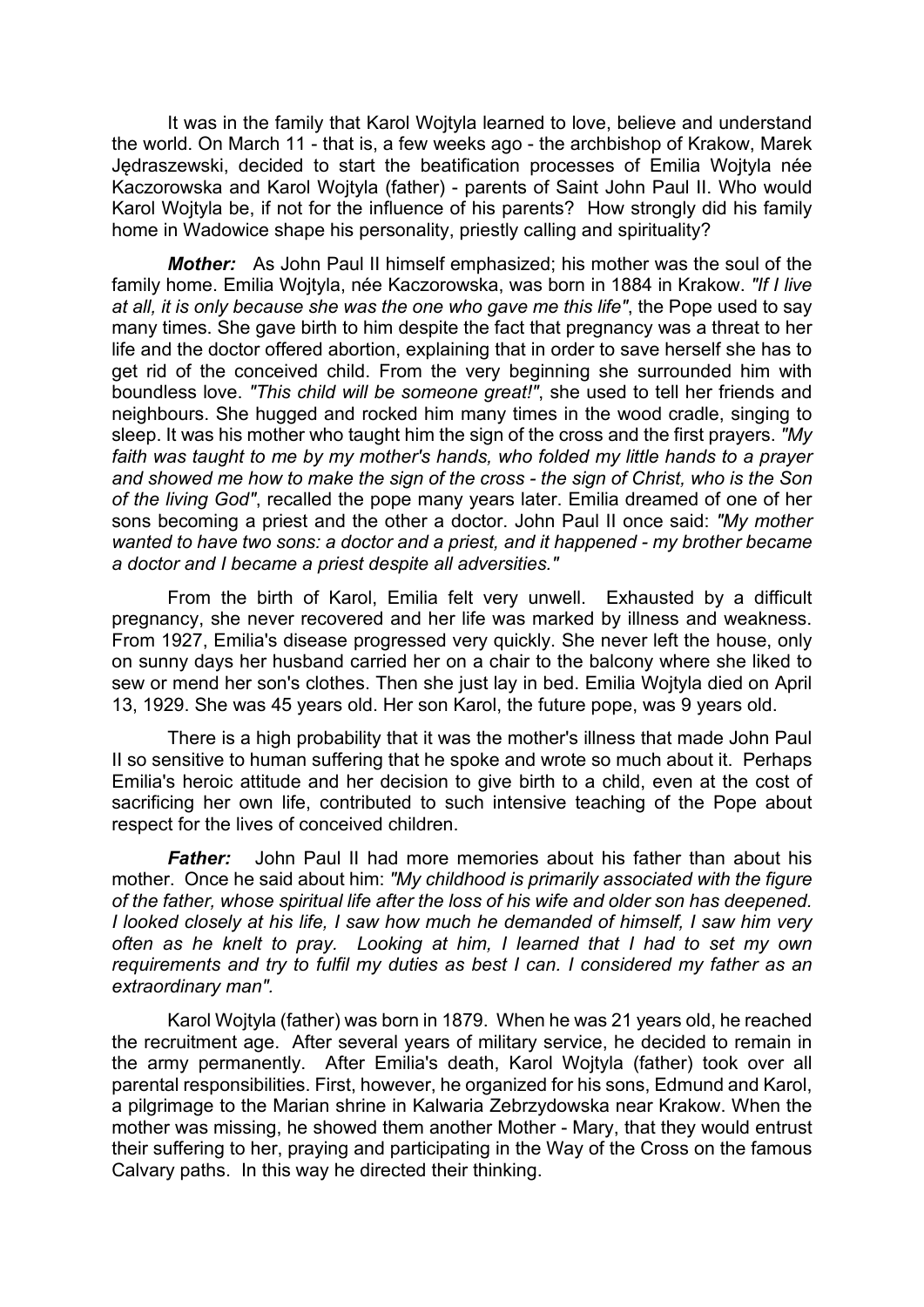He never married a second time. He remained a widower and focused on the education of little Karol - the future pope. The older son, Edmund, was already an adult and studied in Krakow. Karol Wojtyla (father) perfectly fulfilled his duties as the father and head of the family. He was preparing breakfasts and dinners and only for lunch they were going to the restaurant which was located opposite the house. In the eyes of his neighbours and friends he was the model for an ideal parent. A strong man, but at the same time like a loving mother he shaped the character of young Karol. He took care of his son's comprehensive development and education, raised him in a spirit of patriotism. Karol Wojtyla (father), as befits a soldier, also taught Karol to follow the regular rhythm of the day, which was determined by: meals, doing homework together, evening walks and many other activities. He took care of his son's spiritual life, hence he included a systematic prayer in the schedule of the day, which they said together at specific times, as well as before and after each meal. In addition, both father and son used to go to the Latin daily mass at seven o'clock in the parish church.

John Paul II remembered his father from those times: *"I could observe his everyday life, which was very strict. He was a military man and when he became a widower, his life became even more a life of constant prayer. Sometimes I woke up at midnight and I saw my father kneeling, just like kneeling as I saw him always in the parish church".*

When the future pope was 12 years old, he heard memorable words from his father: *"You are not a good altar boy! You don't pray enough to the Holy Spirit! You must pray to him much more!".* The Pope recalled after many years: *"It was a great spiritual lesson for me, more permanent and stronger than all I had thanks to reading and studying. It is thanks to him that after many years I wrote the encyclical to the Holy Spirit. "* His father's strong faith had a great impact on his son, and John Paul II was aware of this to the end of his life.

The pope's father died suddenly. John Paul II recalled: *"In 1941 my father died, and it was February 18. I returned home from work and found my father dead"* and he added *"I have never felt so lonely..."*. The period of mourning was for him one of the most difficult but also the most important in his life. It is significant that Karol Wojtyla decided to become a priest just after the death of his father. It was this moment in his life that was a breakthrough, and his father's departure had an impact on his life choices. It was the father who shaped his spirituality and relationship with God. John Paul has repeatedly confirmed this: *"We have never talked about the priestly vocation, but this example of my father was for me the first home seminary."*

John Paul II would not be the same man, the same priest, actor and poet, bishop and philosopher, and finally the pope, if not for the huge influence of his parents. It was in the family that the pope learned to love and understand the world. He gained knowledge and faith, learned patriotism and love for people.

If John Paul II did not carry the family home in Wadowice in his heart, if he did not carry the world of his childhood, his whole message and holiness would have a different dimension. That is why, when Pope Benedict XVI came to Wadowice on a pilgrimage in 2006, he said: *"The great German poet Johann Wolfgang von Goethe said: "Whoever wants to understand the poet should go to his homeland. So, to understand the life and ministry of John Paul II, I had to come to his hometown."* To royal Wadowice where 100 years ago this wonderful journey to holiness began. And finally, I would like to write for you something very similar that I came up with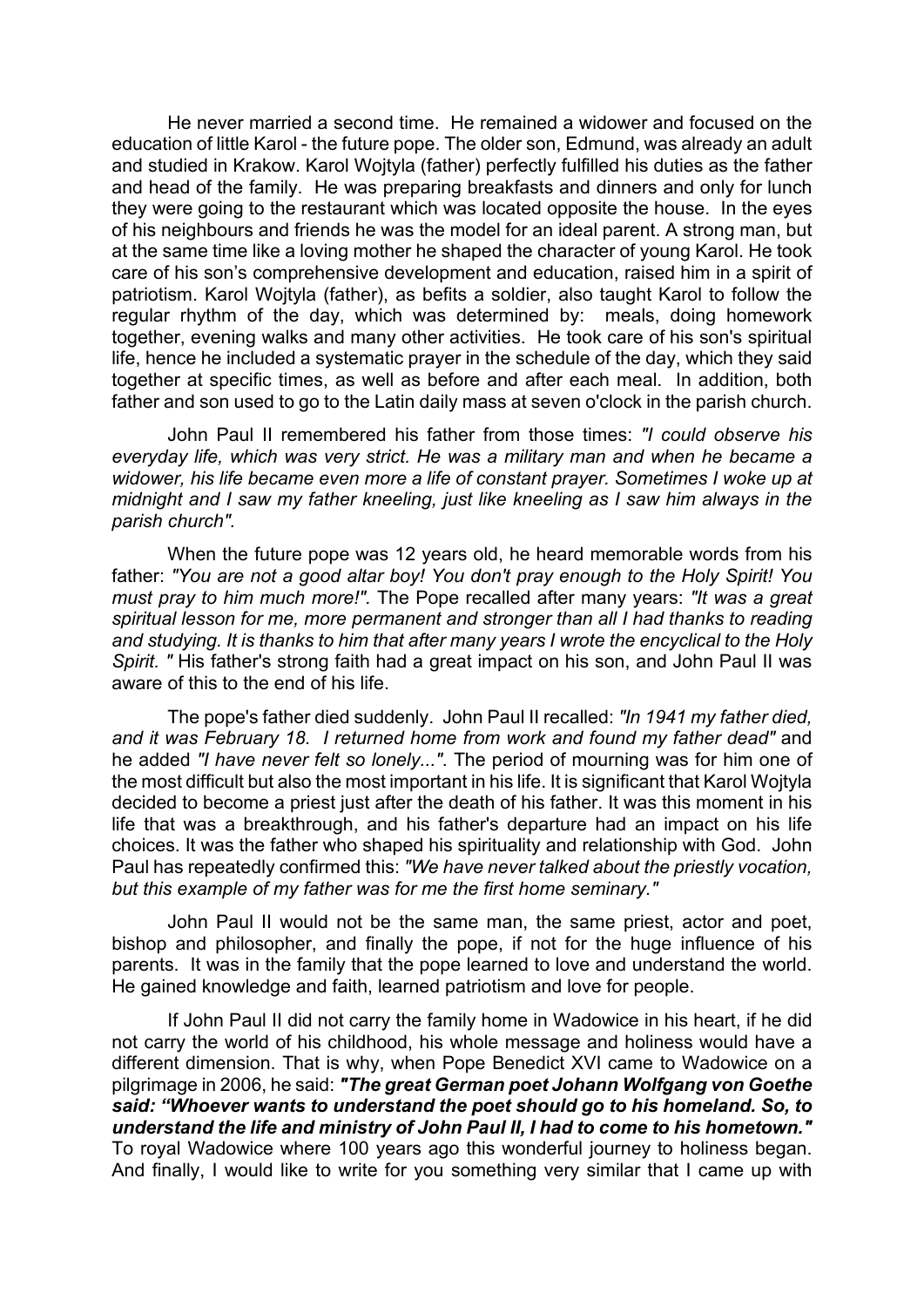recently: *Whoever wants to understand John Paul II should get to know the life of his parents.*

*Happy 100 Birthday in Heaven Saint John Paul II! Together with your parents you will always remain in our hearts!*

*Fr Gregory*

### **ST EDWARD'S PARISH - THE PARISH COMMUNITY IN LOCKDOWN LATEST NEWS**



The Parish has begun a "Parish Call and Care scheme" to support isolated and elderly parishioners, many of whom are facing months without significant social contact.

Many thanks to those who have already volunteered to "Phone and Chat" to anyone who would welcome such a chat. While other volunteers to make calls will be very welcome, at the moment we are short of people who feel they would like a call!

If you are someone who would like to receive such calls, from a fellow parishioner, or indeed know of someone who you feel would appreciate such a call, please contact Fr Gregory in the first instance with your name and phone number (and if you are recommending anybody else to receive such calls, their name and phone number).

Fr Gregory can be contacted on 01536 512497 or by email [parish@stedwardskettering.org.uk](mailto:parish@stedwardskettering.org.uk) 

**Data Notice** The personal details you have given will only be stored and used by the parish named above (part of the Diocese of Northampton) for the purposes of administering the Parish Call and Care Scheme. They will not be otherwise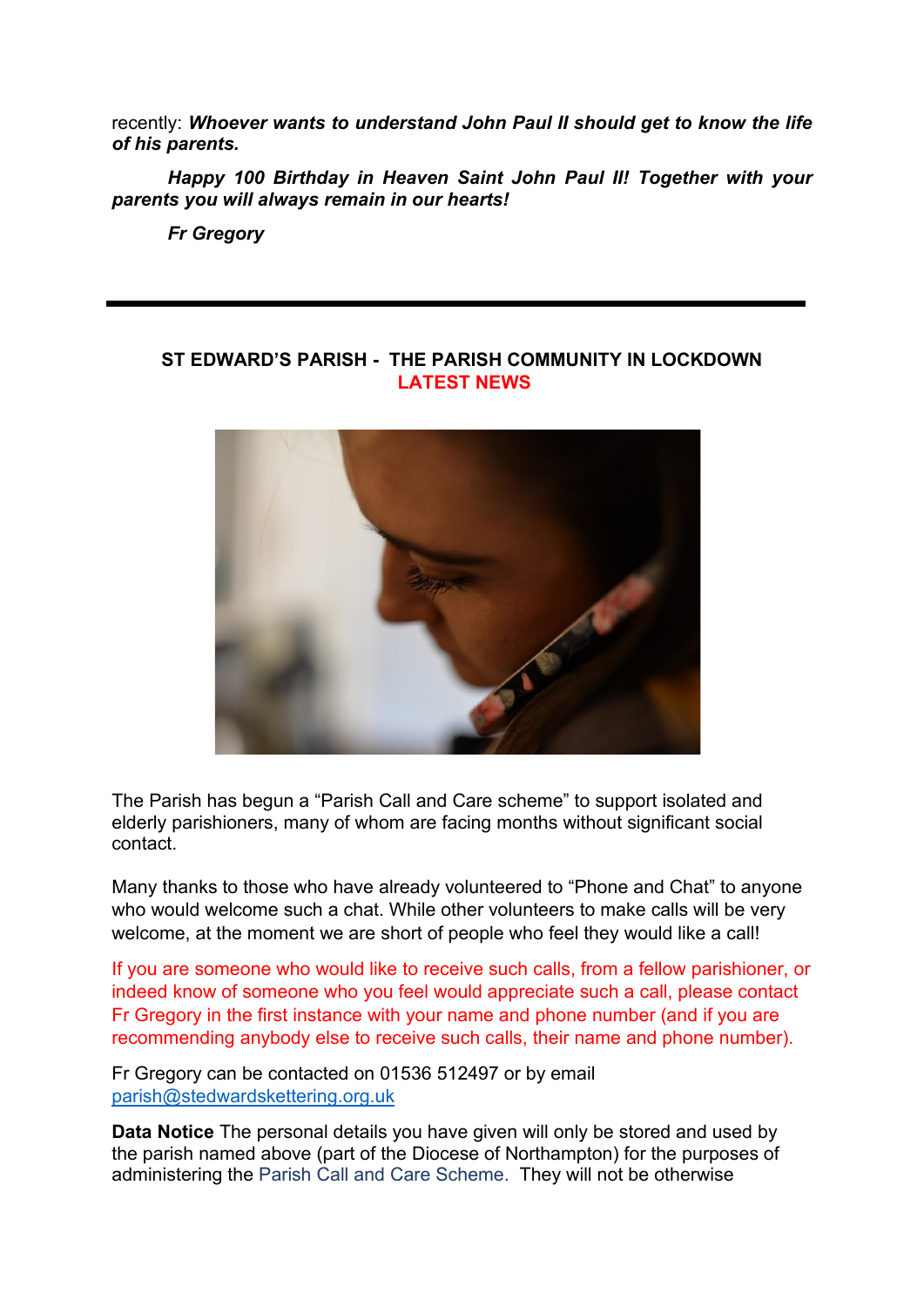disclosed, unless for your urgent and vital welfare. Details of how we process your data, and your rights, are on the full Privacy Notice which may be seen on the Diocesan website at [www.northamptondiocese.org/data.](http://www.northamptondiocese.org/data)

#### **WEEKLY DONATIONS** - **UPDATE**

Some parishioners have asked how they can maintain their donations which would normally be given via the collection plate. It is true that church income will significantly reduce as a result of the current ban on public liturgies while we are all being asked to stay at home and avoid unnecessary travel. While I will endeavour to keep parish outgoings as low as possible, please could I ask those parishioners who can afford it at this time, and do not currently give by Standing Order, to consider donating online.

There are several ways of donating during this crisis so that you do not need to leave home:

- **Online** This can be done via the Diocesan website which can be found at <https://northamptondiocese.org/> . Scroll down to find the 'Donate' button and follow the instructions on the Catholic Diocese of Northampton Virgin money giving page. By indicating in the notes section of the donate page that the donation is for "St. Edward's Kettering" your donation will go into our parish account with the diocese, and will at the same time help our diocese as a whole. Please note that there is the facility to Gift Aid any donation to your parish if you are a taxpayer. Thank you for any help you can give.
- **Standing Order** via your own bank. Alternatively, you can set up a standing order for donations to your parish using your online bank account. The information required to make the donation is as follows. Bank; NatWest Sort Code; 60-06-11 Account Name; 46898093 Account Name; Northampton Roman Catholic Diocesan Trust Payment Ref; St. Edward's, Kettering
- **Make a donation to your own parish over the phone** The Diocesan Finance office has now introduced 'Giving Tuesday'. Each 'Tuesday' between 10.00am and 4.00pm, a member of the finance team will be available at Bishop's House to take your calls to donate to your parish community over the telephone. To donate simply call 01604 712065 with your debit or credit card details. (If you get the answering machine just leave your name and number NOT bank details and you will be called back). When you get through you will be asked for your name & address, your parish, envelope number (if you have one) and gift aid status. You can make one-off catch-up donations or regular weekly or monthly payments, on any Tuesday until further notice.
- You can also support the Parish by **making a donation through the letterbox** of the presbytery at any time.